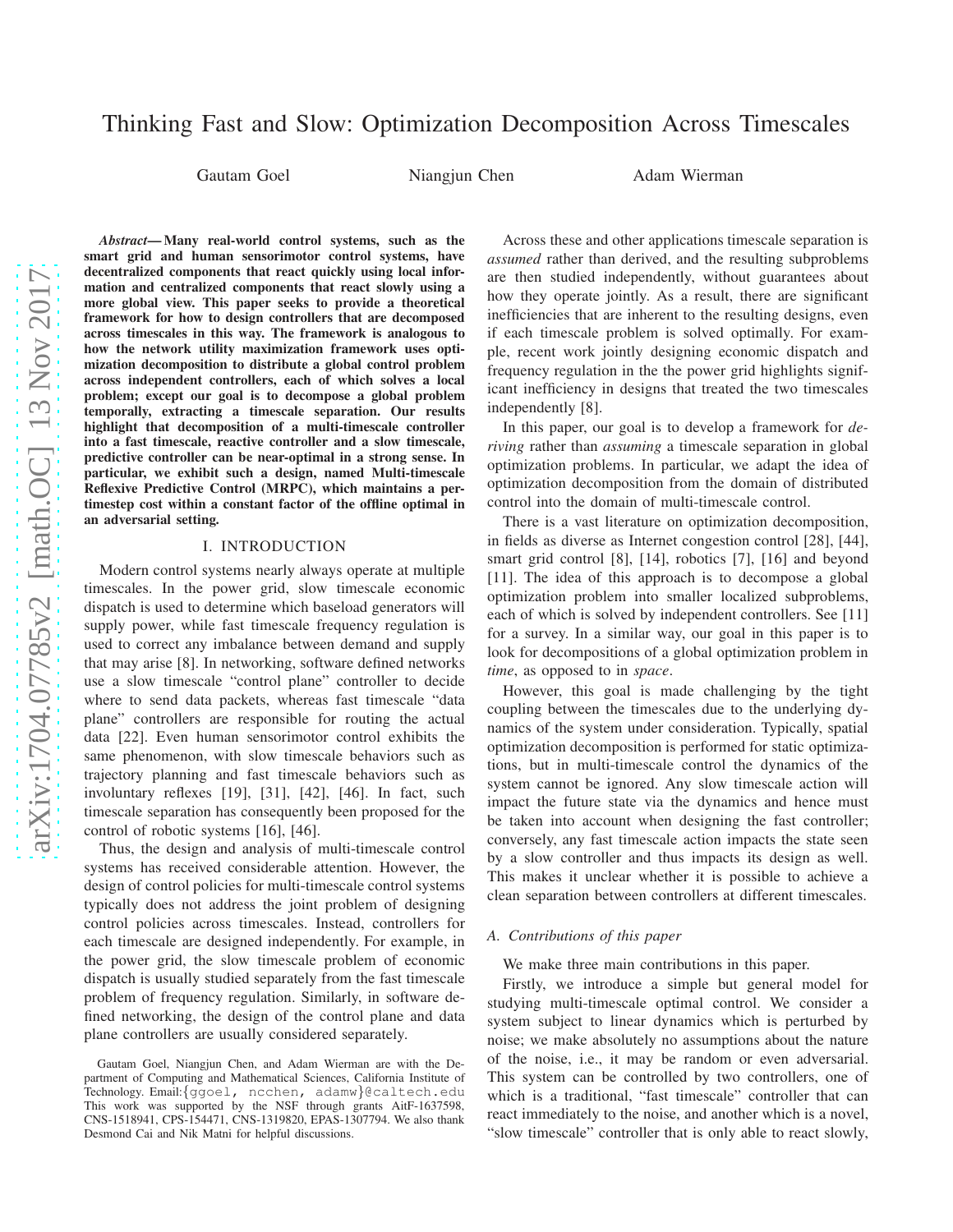but which is empowered with access to more information than the fast controller and is potentially cheaper to use.

Secondly, we prove that one cannot expect to be able to design near-optimal controllers for multi-timescale control problems without the use of predictions. Our proof technique is based on a blackbox reduction to online convex optimization, a problem that has been intensively studied within the online algorithms community over the past decade. We use this reduction to describe a novel algorithm for the classic, fast timescale problem, a result which is of interest in its own right.

Thirdly, we introduce a new multi-timescale control policy, MRPC, and derive strong guarantees on its performance. In particular, we prove that the per-step cost incurred by our algorithm is at most a constant more than that incurred by the offline optimal. The design of our policy is motivated by a structural result about the offline optimal control action, which highlights a strong decomposition between fast and slow timescale controllers. Applying this idea to the design of the online algorithm, we are able to achieve a clean separation between timescales. Remarkably, our decomposition results in a purely reflexive, "dumb" fast controller, which performs no optimization or lookahead. Thus, all of the computational burden is shifted onto the slow, "smart" controller. This property of MRPC is desirable in many applications since the slow controller is often centralized and able to take a global view of the system, but the fast controllers are decentralized and myopic, e.g., the power systems, networking, and robotics examples mentioned above.

### *B. Related literature*

This paper broadly falls into the category of optimal control [4], [47]. Typical methods for solving optimal control problem involve Pontryagin's principle [39], [40] and Hamilton-Jacobi-Bellman equation [4], [5]. With the rare exception of Linear Quadratic (LQ) systems, optimal control problems are generally nonlinear and do not admit analytical solutions. It is therefore necessary to solve optimal control problem via numerical methods. However, most existing numerical methods for optimal control (see [38] for a survey) do not scale well, and decomposing large scale problems into smaller subproblems is often required. There is large of literature on decomposition in the field of convex optimization and distributed computing. Common approaches include primal-dual decomposition [27], [33], alternating direction method of multipliers [6], [13] etc. These approaches have been crucial in developing distributed algorithms in various applications, e.g., communication networks [11], [28], [44], power systems [15], [34], robotics [37], [45]. However, these approaches are focused on spatial decomposition, and our focus in this paper is on temporal decomposition into independent controllers at different timescales.

The most related prior work is [30], which proposes an architectural decomposition of the optimal control problem into two layers: a top level trajectory planning problem that generates reference signals and a low level tracking problem that simply follows the reference points. However [30] does not provide optimality guarantees for the decomposition. Another related recent paper is [8], which focuses on temporal decomposition in the context of power systems. The work provides an optimality condition for timescale decomposition of optimal control in power systems. But, note that [8] considers a problem without dynamics. In this paper, we propose timescale decomposition for a general optimal control problem with linear dynamics and we provide provable performance guarantees.

### <span id="page-1-0"></span>II. MODEL

Our goal in this paper is to study the design of controllers for systems that operate at multiple timescales. To this end, we focus on a simple but general optimal control problem.

The multi-timescale problem we consider builds on the following optimal control problem, which operates at a single timescale:

$$
\min_{x,f} \sum_{t=1}^{T} c_x(x_t) + c_f(f_t)
$$
\n
$$
\text{s.t.} \quad x_t = Ax_{t-1} + B^f f_t + w_t
$$
\n
$$
x_0 = 0
$$
\n(1)

Here  $x_t \in \mathbb{R}^n$  is the state variable,  $f_t \in \mathbb{R}^n$  is the control action and  $w_t \in \mathbb{R}^n$  is the disturbance. In our technical results, we assume that the control matrix  $B<sup>f</sup>$  is invertible; considering the non-invertible case is an interesting direction for future work. The cost functions  $c_x(\cdot)$ ,  $c_f(\cdot)$  are usually assumed to be non-negative and convex. The special case when each noise increment  $w_t$  is an i.i.d. Gaussian random variable and  $c_x(\cdot)$ ,  $c_f(\cdot)$  are positive definite quadratic forms represents the Linear Quadratic Regulator (LQR) framework [12], [23], [43].

To extend [\(1\)](#page-1-0) to a multi-timescale control problems, we introduce a "slow" controller. The slow controller reacts much less quickly to noise than the fast controller; however there are two potential benefits afforded by the existence of the slow controller.

First, in many situations the slow controller is centralized, and hence can use global information to make make better decisions than the decentralized, localized fast controllers. In our context, we model this by allowing the slow controller access to predictions of future noise increments. An example where the slow controller has this benefit is software defined networking, where the centralized controller has access to much more information than the local distributed controllers that provide congestion control via simple reactive policies [22]. Similarly, this type of interaction between a "smart" slow controller and a "reflexive" fast controller is common in robotics [16].

Second, in many cases the slow controller is much cheaper to operate than the fast controller. Thus, making use of the slow controller is crucial for minimizing cost. For example, in the smart grid cheap "baseload" generators are used to supply the bulk of demand, whereas fast and relatively expensive "peaker" generators are used to quickly correct any imbalances between supply and demand that may arise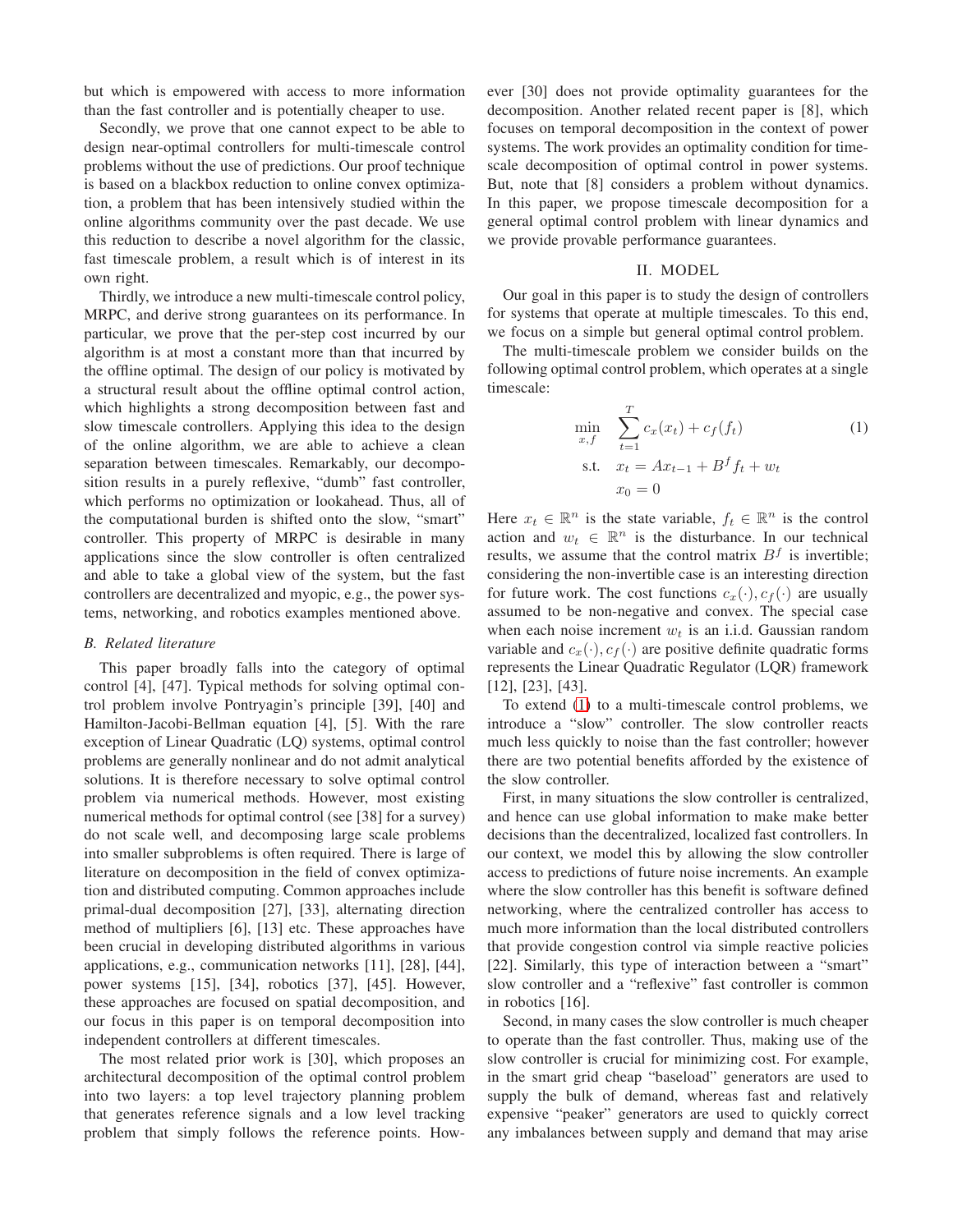[29], [35], [41], [8]. A similar distinction happens between economic dispatch and frequency regulation. In fact, a motivation for this paper comes from recent work in [8] that highlights a timescale separation between these controllers.

Adding a slow controller to the optimal control problem in [\(1\)](#page-1-0) gives:

$$
\min_{x, f, s} \sum_{t=1}^{T} c_x(x_t) + c_f(f_t) + c_s(s_t)
$$
\n
$$
\text{s.t.} \quad x_t = Ax_{t-1} + B^f f_t + B^s s_t + w_t
$$
\n
$$
x_0 = 0
$$
\n
$$
s_t = s_{t-1} \quad \forall t \notin 0, k, 2k, ...
$$
\n(2)

Here  $s_t$  denotes the control action of a slow controller. The constraint on  $s_t$  means that the slow controller cannot react quickly, i.e., it can only change its action every k timesteps.

This formulation leads to a intrinsic notion of timescales: there is a *fast timescale* consisting of the timesteps  $\{1, 2, \ldots\}$ in which the fast controller reacts, and a *slow timescale* consisting of the timesteps  $\{1, k+1, 2k+1, ...\}$  at which the slow controller reacts. Clearly one could continue to add other timescales to this formulation as well, but we focus on the two timescale case for clarity.

The focus of this paper is the design of a set of fast timescale and slow timescale controllers that operate independently but, together, approximate the optimal value of [\(2\)](#page-2-0) without fully knowing the  $w_t$ 's in advance. Motivated by the applications mentioned above, our goal is to develop designs where the slow controller is sophisticated and predictive, but the fast controller is simple and reactive.

One of the key differences of our approach compared to classical control theory lies in how we measure performance. Typical results in the control theory literature focus on settings with distributional assumptions about the noise vector  $w$  (for example, i.i.d. Gaussian), and seek to minimize the expected cost with respect to this distribution. In contrast, we use the approach of the online algorithms community and analyze the worst-case performance without distributional assumptions via the *competitive ratio* [17], [21].

Formally, the competitive ratio is defined as follows. Let  $OPT$  denote the optimal value of [\(2\)](#page-2-0) and  $ALG$  the cost incurred by a specific algorithm. Then, the *competitive ratio* is defined as

$$
CR(ALG) = \sup_{w} \frac{ALG}{OPT}.
$$

This quantity measures the worst-case performance of an algorithm relative to the offline optimal and, in particular, makes no distributional assumptions on  $w$ . An algorithm is said to be *constant competitive* if its competitive ratio is bounded by a finite constant, independent of  $T$ .

We show in Section [III](#page-2-1) that it is impossible to design constant competitive algorithms for [\(2\)](#page-2-0) without using predictions of the future  $w_t$ . For this reason, our results focus on settings where algorithms have access to a limited number of noisy predictions of future  $w_t$ . In particular, we assume that, at the start of each slow timescale interval, we have estimates  $\hat{w}_t$  of the true noise increments over that slow timescale interval. Importantly, we do not make distributional assumptions about the predictions or prediction errors.

<span id="page-2-0"></span>Finally, one note on notation: throughout this paper, we follow the standard convention that vector valued variables are lowercase and matrix valued values are uppercase. When we write  $||A||_a$ , we mean the matrix norm of A induced by the vector norm  $\|\cdot\|_a$ . Also, we follow the convention of the algorithms community and often abuse notation to let an algorithm's name denote the cost it incurs.

### <span id="page-2-1"></span>III. HARDNESS OF MULTI-TIMESCALE CONTROL

Before turning to the design and analysis of an online algorithm for multi-timescale control, it is natural to ask what performance we should expect to be able to attain. In particular, should we expect to be able to find a constant competitive algorithm?

We show in this section that the answer is "no" in general, but that it becomes "yes" when the algorithm has access to a limited number of noisy predictions. This observation is crucial to the design and analysis of the algorithm we present in Section [IV.](#page-4-0)

Interestingly, we cannot even expect to be able to design a constant competitive algorithm for the fast control subproblem of [\(2\)](#page-2-0) given by [\(1\)](#page-1-0). To show this, we prove below that [\(1\)](#page-1-0) can be reformulated as an online convex optimization problem, which is a classical online algorithms problem that has received considerable attention in the last decade  $[1]$ ,  $[9]$ ,  $[10]$ ,  $[25]$ ,  $[26]$ . Importantly, competitive algorithms for online convex optimization algorithms do not exist in general, unless the algorithms are given access to noisy predictions about the future.

Formally, the equivalence to online convex optimization is stated as follows.

<span id="page-2-3"></span>**Proposition 1.** *Suppose both*  $c_s(\cdot)$  *and*  $c_f(\cdot)$  *are a norm,*  $\|\cdot\|$ *, and suppose*  $B^f = B^s$ *. Then* [\(1\)](#page-1-0) *is equivalent to* [\(2\)](#page-2-0) *and, further,* [\(1\)](#page-1-0) *can be reformulated as*

<span id="page-2-2"></span>
$$
\min_{y} \sum_{t=1}^{T} c_t(y_t) + ||(B^f)^{-1}(y_t - Ay_{t-1})||, \tag{3}
$$

*where*  $y_0 = 0$  *and*  $c_t(y_t) = c_x(y_t + v_t)$  *for some*  $v_t$ *.* 

*Proof.* First, we need to argue that the multi-timescale problem [\(2\)](#page-2-0) is equivalent to the fast timescale problem in [\(1\)](#page-1-0) under the assumptions of the proposition. Suppose  $f^*$  is an optimal control action for [\(1\)](#page-1-0). Then the pair  $(f^*, 0)$  is an optimal pair of fast and slow control actions for [\(2\)](#page-2-0), since it is feasible and achieves the same cost. Conversely, suppose  $(f^*, s^*)$  is an optimal pair of control actions for [\(2\)](#page-2-0). Then the action  $f^* + s^*$  is an optimal action for [\(1\)](#page-1-0), by the same reasoning.

The second part of the proposition is to prove the reformulation of [\(1\)](#page-1-0) as [\(3\)](#page-2-2). To do this, we can iterate the dynamics and apply a change of variables. Specifically, iterating the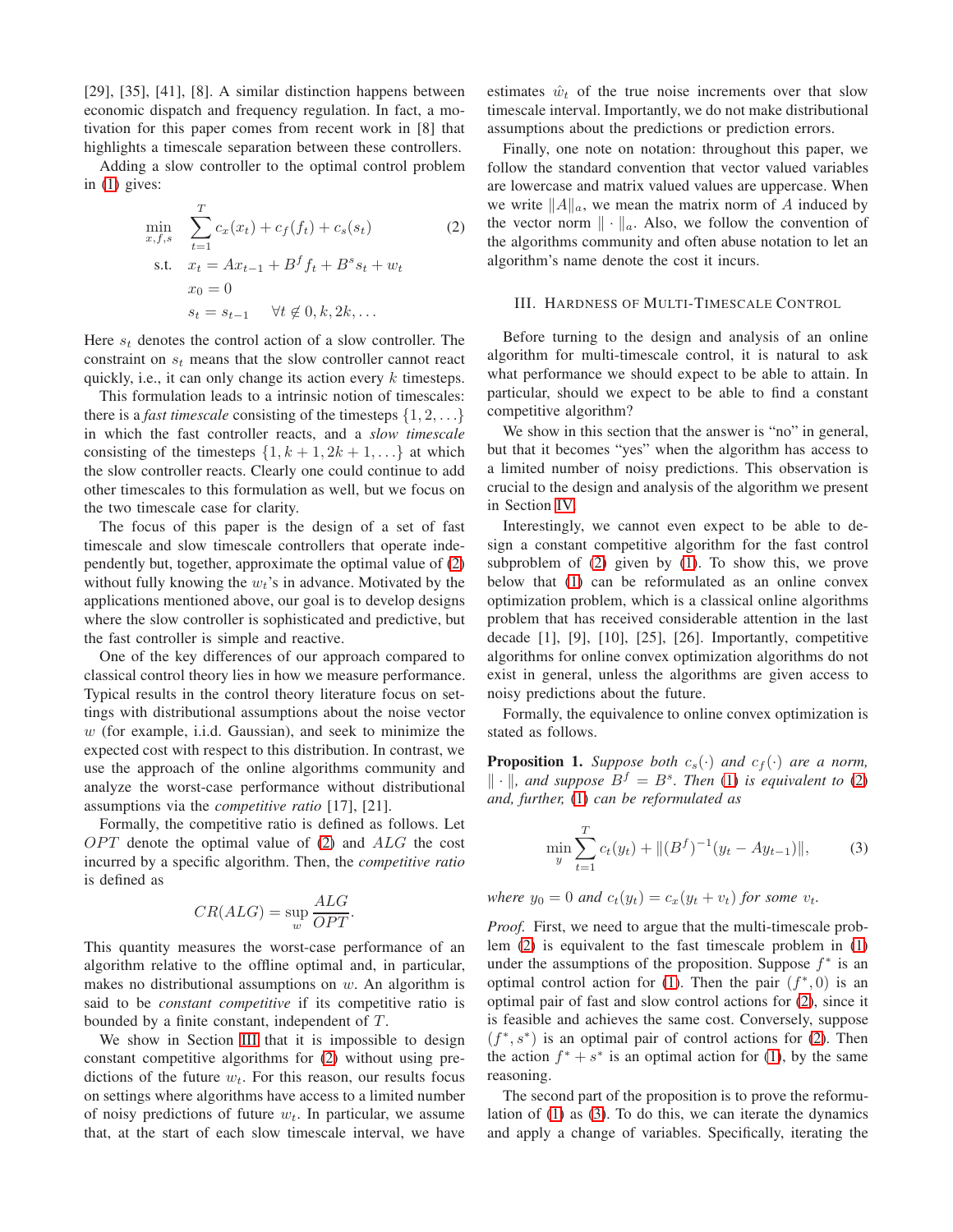dynamics in [\(1\)](#page-1-0) backwards in time, we see that

$$
x_t = \sum_{i=1}^t A^{t-i} B^f f_i + \sum_{i=1}^t A^{t-i} w_i.
$$

Next, introduce the change of variables

$$
y_t = \sum_{i=1}^t A^{t-i} B^f f_i, v_t = \sum_{i=1}^t A^{t-i} w_i
$$

.

This yields [\(3\)](#page-2-2). Notice that, given the solution to [\(3\)](#page-2-2), we can construct the corresponding solution to [\(1\)](#page-1-0) by setting  $f_t = (B^f)^{-1}(y_t - Ay_{t-1}).$  $\Box$ 

Problem [\(3\)](#page-2-2) is a specific kind of online convex optimization problem known as a "Smoothed" Online Convex Optimization (SOCO). Specifically, convex cost functions  $c_t(y_t) = c_x(y_t + v_t)$  arrive online and the goal of the online algorithm is to minimize the cost paid by choosing the sequence of actions  $\{y_t\}$ . The term  $||(B^f)^{-1}(y_t - Ay_{t-1})||_f$ acts as a regularizer, penalizing choices that differ from the previous choice  $y_{t-1}$  under the dynamics of A. Proposition [1](#page-2-3) provides a reduction from SOCO to [\(2\)](#page-2-0): if we had a competitive online algorithm for [\(2\)](#page-2-0), we would have one for SOCO as well.

SOCO problems have been intensely studied in the past decade due to their widespread applications in fields as diverse as motion tracking [24], power management for large data centers [26], geographical load-balancing for Internet scale applications [25] [36], and video streaming [32], [20]. In general, while there exist constant competitive algorithms for one dimensional [3], [25] and two dimensional [1] SOCO problems, it is unknown whether there exist constant competitive algorithms for higher dimensions. Further, it has been shown that SOCO problems are equivalent to Convex Body Chasing [18] in the sense that a competitive algorithm for one implies the existence of a competitive algorithm for the other [1]. This highlights the difficulty of obtaining constant competitive algorithms since Convex Body Chasing has been open for several decades.

Due to the difficulty of SOCO-style problems, much of the work on these problems has focused on settings where the online algorithms have access to (possibly noisy) predictions about future cost functions. For example, given perfect lookahead in a prediction window of length  $w$ , there exist algorithms whose competitive ratio is  $1 + O(1/w)$ , independent of dimension [25]. Similar positive results are possible in cases with noisy predictions, e.g., [9], [10].

Given Proposition [1,](#page-2-3) the positive results described above can yield effective algorithms for the single timescale, optimal control with linear dynamics in [\(1\)](#page-1-0). To highlight this, we focus on a particularly promising algorithm from the SOCO literature called *Averaging Fixed Horizon Control (AFHC)*.

AFHC was introduced in [25] and has since been studied in [2], [9], [10]. AFHC is parameterized by the size of the prediction window it uses, which we denote by  $w$ . It works by averaging together the control actions of  $w + 1$ independent Fixed Horizon Control (FHC) algorithms. The

k-th FHC algorithm  $(k = 1 ... w + 1)$  starts at timestep k by greedily choosing the set of control actions that minimize the cost over time  $[k, k+w]$ , and then repeatedly chooses control actions to minimize cost over each consecutive length  $w + 1$ window. The control action output by AFHC is the average of the control actions of all  $w + 1$  FHC algorithms.

In general, [25] proves that AFHC is  $1 + O(1/w)$  competitive for SOCO problems with costs bounded below by a positive constant  $c_0$ . In the setting of this paper, we can prove a more precise result that highlights the impact of the structure of the dynamics.

<span id="page-3-0"></span>Theorem 1. Suppose each  $c_t$  is m-strongly convex and *bounded below by a positive constant*  $c_0$ *. Then the competitive ratio of AFHC for (3) is at most*

$$
1+\frac{\|(B^f)^{-1}A\|^2}{2m(w+1)c_0}
$$

*and in particular is*  $1 + O(1/w)$ *.* 

This result highlights the ability of AFHC to perform well in a classic control problem, even in the *adversarial* setting. Further, the bound in the theorem highlights the impact of the structure of the dynamics on the performance of the algorithm. In general, as  $w$  tends to infinity the competitive ratio of AFHC will tend to one. This is unsurprising, since the algorithm will have access to more and more information about the future and hence will be able to make better decisions. However, Theorem [1](#page-3-0) shows that even when  $w$  is small, AFHC can attain near optimal performance provided  $||(B^f)^{-1}A||$  is sufficiently small. The matrix A can be interpreted as the gain of the system dynamics, and the matrix  $B<sup>f</sup>$  as the gain of the fast controller; hence the expression  $\|(B^f)^{-1}A\|$  is intuitively a measure of the fast controllers ability to counteract the gain of the system.

*Proof.* Let  $\Omega_k = \{k, k + w, k + 2w, ...\}$  be the set of times when the k-th FHC algorithm recomputes its control trajectory. Let  $y^*$  denote the optimal trajectory for (3) and  $y<sup>k</sup>$  denote the choice of the k-th FHC algorithm. We define a function which measures the total cost incurred by a trajectory over [ $s, s + w$ ], starting from the point  $y_{s-1}^k$ :

$$
g_{s,s+w}(y) = \sum_{t=s}^{s+w} c_t(y_t) + \sum_{t=s+1}^{s+w} ||(B^f)^{-1}(y_t - Ay_{t-1})||
$$
  
+  $||(B^f)^{-1}(y_s - Ay_{s-1}^h)||$ 

Notice that  $g_{s,s+w}$  is itself m-strongly convex; it is the sum of the m-strongly convex cost functions and the convex switching costs. Hence for all s we have

$$
g_{s,s+w}(y^k) - g_{s,s+w}(y^*) \leq \nabla g_{s,s+w}(y^k)^T (y^k - y^*)
$$

$$
- \frac{m}{2} \sum_{t=s}^{s+w} ||y_t^k - y_t^*||^2
$$

Notice that for all  $s \in \Omega_k$ , the gradient term vanishes, since by definition the  $k$ -th FHC algorithm chooses a trajectory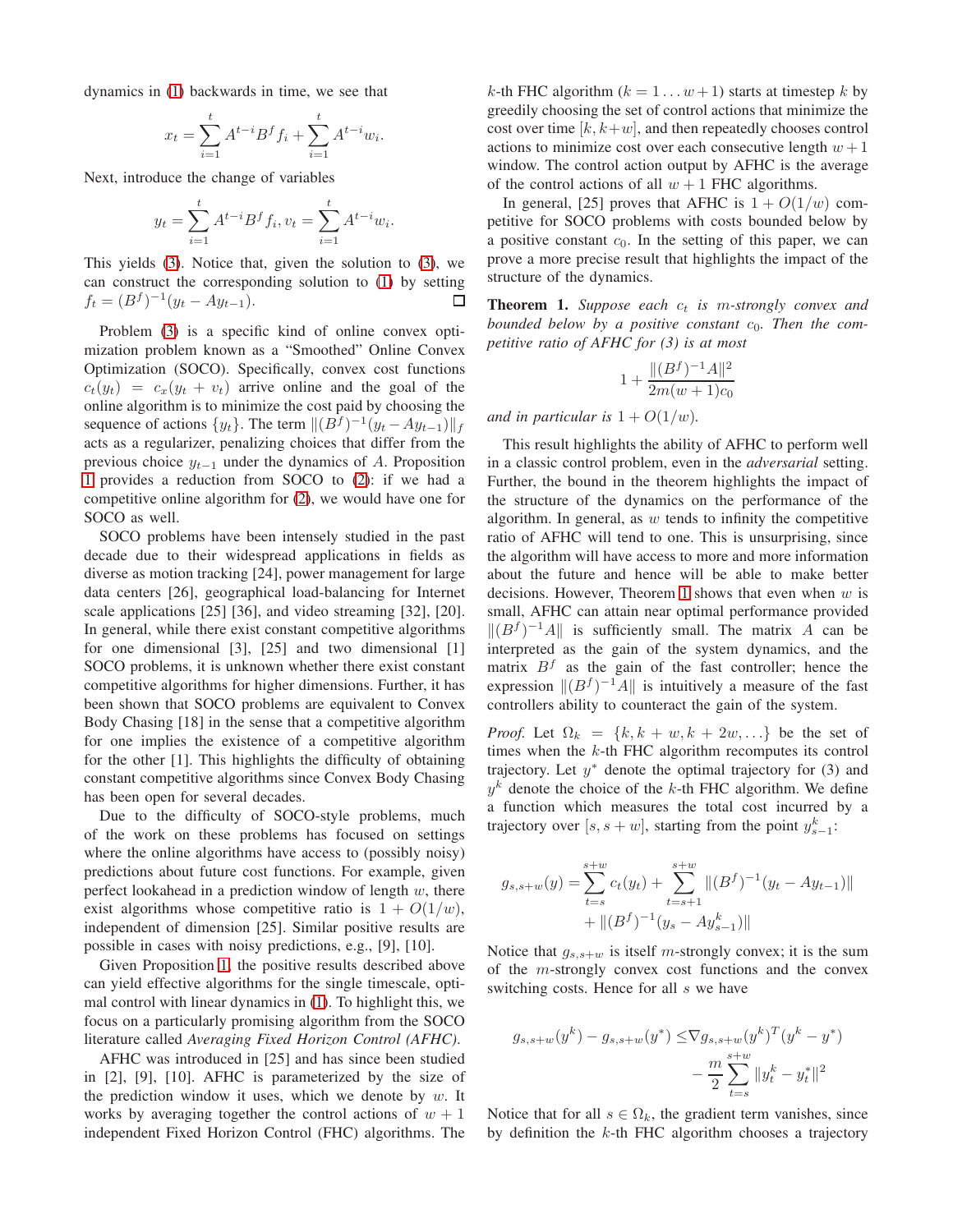which minimizes  $g_{s,s+w}$  at each  $s \in \Omega_k$ . Letting  $d_t = ||y_t^k$  $y_t^*$  and summing up over all  $s \in \Omega_k$  gives:

$$
\sum_{s \in \Omega_k} g_{s,s+w}(y^k) - \sum_{s \in \Omega_k} g_{s,s+w}(y^*) \leq -\frac{m}{2} \sum_{s \in \Omega_k} \sum_{t=s}^{s+w} d_t^2
$$

The first sum on the left hand side is the total cost incurred by the  $k$ -th FHC algorithm, which we denote by  $FHC^k$ . Using the definition of  $g_{s,s+w}$  and the reverse triangle inequality, we can bound the second term:

$$
\sum_{s \in \Omega_k} g_{s,s+w}(y^*) \le OPT + ||(B^f)^{-1}A|| \sum_{s \in \Omega_k} d_{s-1}
$$

from which we obtain

$$
FHC^{k} - OPT \le \sum_{s \in \Omega_k} \|(B^f)^{-1}A\|d_{s-1} - \frac{m}{2}d_{s-1}^2
$$

Here we used the fact that  $-\frac{m}{2}d_t^2$  is always nonpositive, so throwing away some of these terms can only increase the righthand side. Maximizing the summands in  $d_{s-1}$ , we obtain

$$
FHC^k - OPT \le \sum_{s \in \Omega_k} \frac{\|(B^f)^{-1}A\|^2}{2m}
$$

We average all  $w + 1$  FHC algorithms and apply Jensen's Inequality to obtain

$$
AFHC - OPT \le \frac{1}{w+1} \sum_{t=1}^{T} \frac{\|(B^f)^{-1}A\|^2}{2m}
$$

Finally we divide by *OPT* and use the bound  $OPT \geq c_0T$ to get a bound on the competitive ratio:

$$
1+\frac{\|(B^f)^{-1}A\|^2}{2m(w+1)c_0}
$$

<span id="page-4-0"></span>which establishes the  $1 + O(1/w)$  claim.

# IV. ARCHITECTURAL DECOMPOSITION FOR MULTI-TIMESCALE CONTROL

We now turn our attention to the joint multi-timescale control problem in [\(2\)](#page-2-0), and focus on the co-design of fast and slow controllers. Recall that, while the slow controller cannot act as frequently, there are two benefits it usually provides: (i) it may have more information and computational power than the fast controller, e.g., in software defined networking and robotics, and (ii) it may be cheaper to operate than the fast controller, e.g., when scheduling generation in the smart grid. To capture these benefits of a slow controller, we consider a setting where the slow controller has access to noisy predictions but the fast controller does not. We also specifically highlight the case where the slow controller is cheaper to operate, though our results apply more generally.

Our main result in this section provides a performance bound for a new, near-optimal algorithm – *Multi-timescale Reflexive Predictive Control* (MRPC) – that consists of a simple, reflexive fast timescale controller and a predictive slow timescale controller. For concreteness and ease of presentation we focus on the case where the cost functions  $c_x, c_s, c_f$  in [\(2\)](#page-2-0) are norms  $\|\cdot\|_x, \|\cdot\|_s, \|\cdot\|_f$ .

# *A. An overview of MRPC*

Informally, MRPC works as follows. Over each slow timescale slot, the slow controller greedily plays the slow control action which minimizes the expected cost using the predictions  $\hat{w}_t$ , under the assumption that the fast controller will keep the state at zero. As the true noise increments  $w_t$  are revealed one by one, the fast controller myopically corrects any noise so as to keep the state at zero.

Formally, let  $\hat{f}$  and  $\hat{s}$  denote the fast and slow control actions of MRPC. Then, the operation of each is as follows:

$$
\hat{s}_r = \min_{s} \left[ k \|s_r\|_s + \sum_{t=r}^{r+k-1} \| (B^f)^{-1} (B^s s_r + \hat{w}_t) \|_f \right] \tag{4}
$$

$$
\hat{f}_t = -(B^f)^{-1}(B^s \hat{s}_r + w_t) \qquad t = r, \dots r + k - 1 \tag{5}
$$

Notice that the fast controller is very simple; it uses no predictions and performs no optimization. All of the prediction and optimization is shifted onto the slow controller. This is consistent with how the two controllers are used in many applications, where the slow controller is often centralized, with access to global information, but the fast controllers are usually decentralized, localized, and computationally limited. For example, in the smart grid a slow timescale global optimization problem is solved (economic dispatch) and then localized fast timescale controllers myopically correct any deviations that may arise (frequency regulation).

### *B. Performance of MRPC*

 $\Box$ 

Our main technical result is a performance bound for MRPC. In particular, the following result shows that, despite the difficulty of the multi-timescale control problem, MRPC maintains a per-stage cost within a constant factor of the offline optimal, even when adversarial inputs are considered.

<span id="page-4-1"></span>**Theorem 2.** Assume the cost functions  $c_x, c_s, c_f$  in [\(2\)](#page-2-0) are *norms*  $\|\cdot\|_x, \|\cdot\|_s, \|\cdot\|_f$ . Then MRPC has an average per*stage cost within a constant factor of optimal. Specifically,*

$$
\frac{MRPC}{T} \le \max\left(\frac{(1 + \|A\|_x) \| (B^f)^{-1} \|}{c}, 1\right) \frac{OPT}{T} + 2 \| (B^f)^{-1} \| E(\hat{w}, w)
$$

*where c is a constant such that*  $||v||_x \ge c||v||_f$  *for all v and*  $E(\hat{w}, w)$  *is the sample path average prediction error:* 

$$
E(\hat{w}, w) = \frac{1}{T} \sum_{t=1}^{T} ||\hat{w}_t - w_t||_f
$$

Before moving to the proof, let us make a few remarks about Theorem [2.](#page-4-1) To begin, recall that even the single timescale problem could not be solved optimally by a fast timescale controller, and so the performance bound in Theorem [2](#page-4-1) is surprisingly strong, especially given that the fast time scale controller in MRPC does not use any predictions – it is simply reflexive.

To get intuition for the bound itself, let us first look at the second term. The second term in the bound corresponds to the inefficiency due to noisy predictions. In particular, if we assume perfect lookahead (i.e  $\hat{w}_t = w_t$  for all t), then the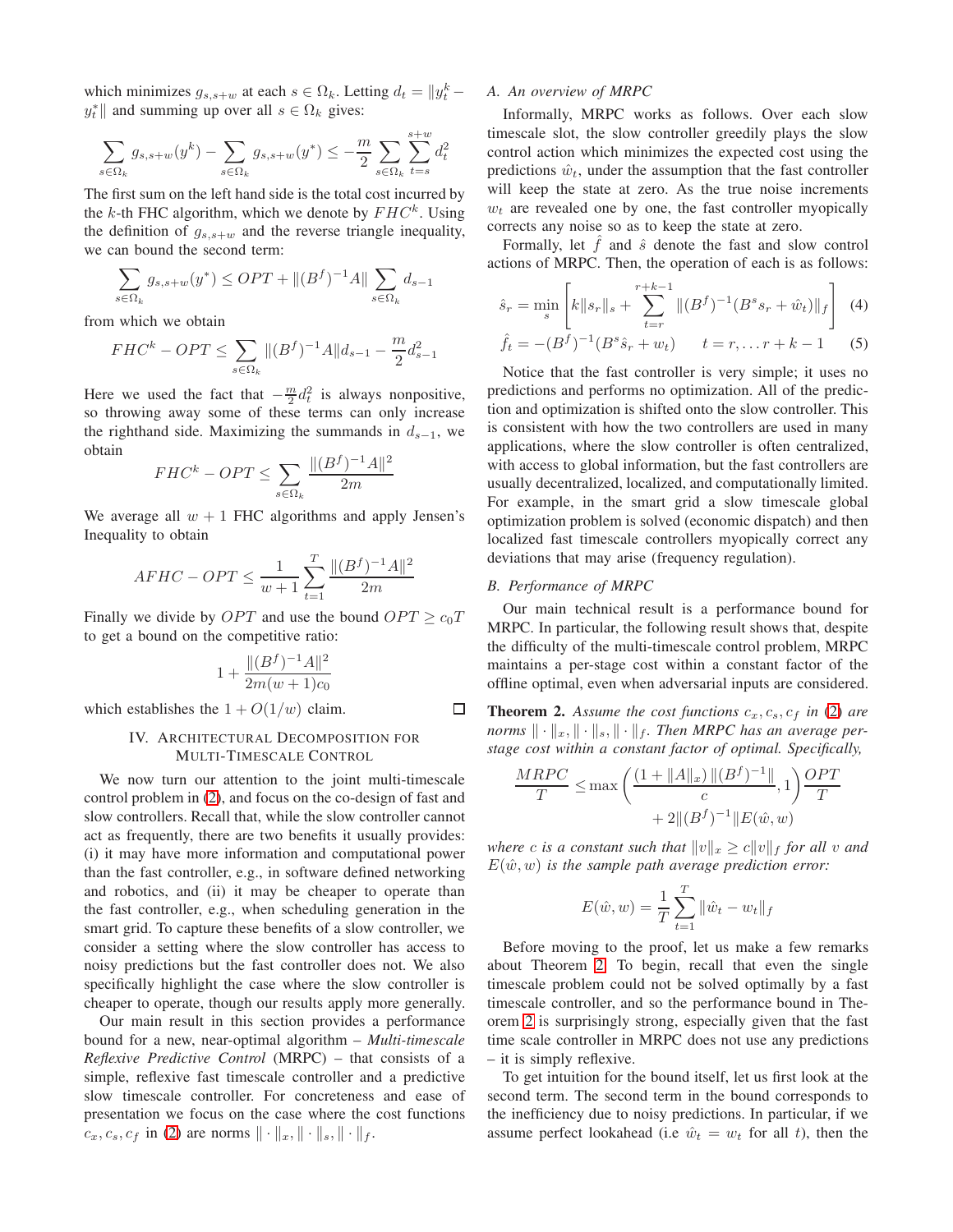second term disappears. Thus, we see that prediction error has only an additive effect. It is important to realize that the analysis makes no modeling assumptions on the form of the prediction error. The error can be adversarial or stochastic and the result still holds.

The first term bounds the per-step cost incurred by our algorithm relative to the per-step cost incurred by the offline optimal. To get intuition for it, consider the case where control costs dominate the state costs. Specifically, consider the case where  $c \geq 2||(B^f)^{-1}||$ , and there are no errors in predictions. In this case, we have  $MRPC = OPT$ . It is worth highlighting this result in words: *when state costs dominate control costs and prediction errors are small, our distributed algorithm achieves the optimal value of* [\(2\)](#page-2-0). This is remarkable, since the offline optimal has a formidable advantage compared to our online algorithm - it knows the full noise vector  $w$  in advance, whereas during each slow timescale interval our online algorithm only has access to predictions about the noise in that interval.

Finally, it is important to note that Theorem [2](#page-4-1) is incomparable to Theorem [1](#page-3-0) since Theorem [2](#page-4-1) compares to the offline optimal of the multi-timescale problem while Theorem [1](#page-3-0) compares to the offline optimal of a single stage problem. In settings where the slow timescale controller is much cheaper than the fast timescale controller the cost difference between these problems can be arbitrarily large.

We now move to the proof of Theorem [2.](#page-4-1) The proof is technical, but also provide crucial intuition into the form of MRPC. In particular, the proof includes a lower bound on the offline optimal which motivates the decomposition between the fast and slow timescales used in the design of MRPC. It is this bound that highlights the ability to obtain timescale separation via the optimization decomposition in MRPC.

# *C. Proof of Theorem [2](#page-4-1)*

Recall, that we are considering the case where the convex cost functions in [\(2\)](#page-2-0) are norms. Further, it is convenient to absorb the constraint on the slow controller directly into the objective and rewrite [\(2\)](#page-2-0) as

$$
\min_{x, f, s} \sum_{r \in S} \left[ k \|s_r\|_s + \sum_{t=r}^{r+k-1} \|x_t\|_x + \|f_t\|_f \right]
$$
\ns.t.

\n
$$
x_t = Ax_{t-1} + B^f f_t + B^s s_t + w_t
$$
\n
$$
x_0 = 0
$$
\n(6)

Here  $S = \{1, k+1, 2k+1, ...\}$  is the set of slow timescale steps, i.e., when the slow controller can change its control action.

The first step in the analysis is to establish a lower bound on the cost incurred by the offline optimal. As mentioned above, this lower bound highlights the decomposition between fast and slow used in the design of MRPC.

To prove the lower bound we make use of the following technical lemma.

<span id="page-5-1"></span>**Lemma 1.** Let  $v \in \mathbb{R}^n$ , and let  $M \in \mathbb{R}^{n \times n}$  be an invertible *matrix. Let*  $\|\cdot\|_a$ ,  $\|\cdot\|_b$  *be any two norms on*  $\mathbb{R}^n$ *, and let*  *c* be a constant such that  $||v||_a \ge c||v||_b$  for all v. For all  $\alpha, \beta > 0$  *we have* 

$$
\min_{x} \alpha \|v + Mx\|_{a} + \beta \|x\|_{b} \ge \min\left(\frac{\alpha c}{\|M^{-1}\|_{b}}, \beta\right) \|M^{-1}v\|_{b}.
$$

*Proof.* We have:

$$
\min_{x} \alpha \|v + Mx\|_{a} + \beta \|x\|_{b}
$$
\n
$$
\geq \min_{x} \alpha c \|M(x + M^{-1}v)\|_{b} + \beta \|x\|_{b}
$$
\n
$$
\geq \min_{x} \frac{\alpha c}{\|M^{-1}\|_{b}} \|x + M^{-1}v\|_{b} + \beta \|x\|_{b}
$$
\n
$$
\geq \min_{x} \frac{\alpha c}{\|M^{-1}\|_{b}} \|x\|_{b} - \|M^{-1}v\|_{b} + \beta \|x\|_{b}
$$

The first inequality follows from the equivalence of norms in finite dimensional linear spaces. The second inequality is because  $||y|| = ||M^{-1}My|| \le ||M^{-1}|| ||My||$ , hence  $\|My\| \ge \frac{1}{\|M^{-1}\|} \|y\|$  for all y. The last inequality is just the reverse triangle inequality.

The last optimization is an optimization over the scalar variable  $||x||_b$  and it is easy to see that it is lower bounded by

$$
\min\left(\frac{\alpha c}{\|M^{-1}\|}, \beta\right) \|M^{-1}v\|_b.
$$

 $\Box$ 

Now we are ready to prove the lower bound.

<span id="page-5-2"></span>**Lemma 2.** Letting OPT denote the optimal solution for [\(6\)](#page-5-0), *we have:*

$$
OPT \ge \min_{s} \sum_{r \in \mathcal{S}} \left[ k \|s_r\|_s + C \sum_{t=r}^{r+k-1} \| (B^f)^{-1} (B^s s_t + w_t) \|_f \right]
$$

*where*

$$
C = \min\left(\frac{c}{(1 + \|A\|_x) \|(B^f)^{-1}\|}, 1\right)
$$

*and c is a constant such that*  $||v||_x \ge c||v||_f$  *for all v*.

*Proof.* Suppose  $\hat{x}, \hat{f}, \hat{s}$  are some arbitrary feasible choices of the decision variables in [\(6\)](#page-5-0), which incur the associated cost COST. We have

<span id="page-5-0"></span>
$$
COST = \sum_{r \in S} \sum_{t=r}^{r+k-1} \|\hat{x}_t\|_x + \|\hat{f}_t\|_f + \|\hat{s}_r\|_s
$$
  
\n
$$
= \sum_{r \in S} \sum_{t=r}^{r+k-1} \|A\hat{x}_{t-1} + B^f \hat{f}_t + B^s \hat{s}_r + w_t\|_x
$$
  
\n
$$
+ \|\hat{f}_t\|_f + \|\hat{s}_t\|_s
$$
  
\n
$$
\geq \sum_{r \in S} \sum_{t=r}^{r+k-1} \left[ \|B^f \hat{f}_t + B^s \hat{s}_r + w_t\|_x - \|A\|_x \|\hat{x}_{t-1}\|_x + \|\hat{f}_t\|_f + \|\hat{s}_r\|_s \right]
$$
  
\n
$$
\geq - \|A\|_x COST + \sum_{r \in S} \sum_{t=r}^{r+k-1} \|B^f \hat{f}_t + B^s \hat{s}_r + w_t\|_x + (1 + \|A\|_x) \left( \|\hat{f}_t\|_f + \|\hat{s}_r\|_s \right)
$$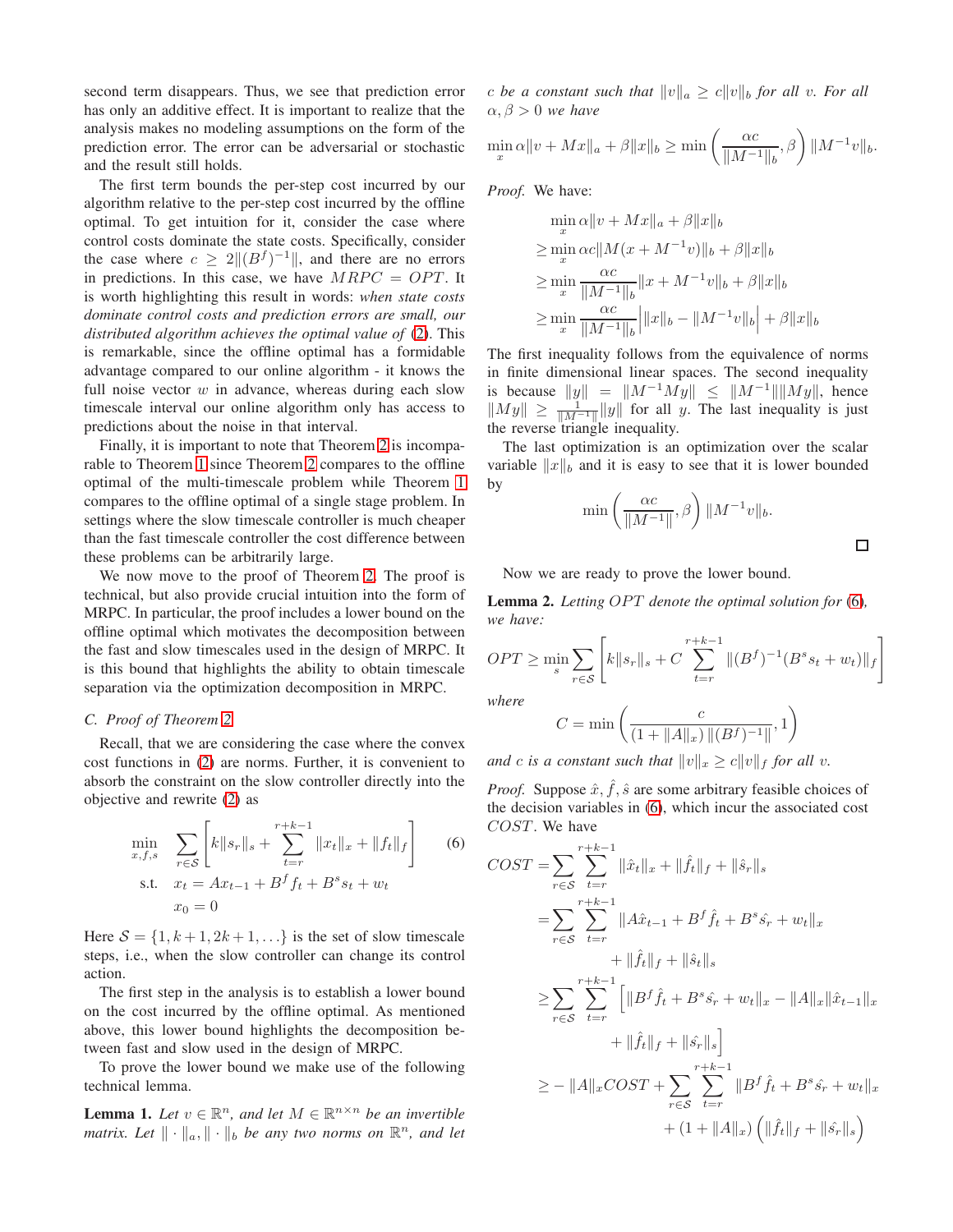from which we obtain the lower bound on COST given by

$$
\sum_{r \in S} \left[ k \|\hat{s}_r\|_s + \sum_{t=r}^{r+k-1} \beta \|B^f \hat{f}_t + B^s \hat{s}_r + w_t\|_x + \|\hat{f}_t\|_f \right]
$$

where  $\beta = \frac{1}{1 + ||A||_x}$ . Since  $\hat{x}, \hat{f}, \hat{s}$  were arbitrary feasible values, and in particular, could be taken to be the optimal values for  $(6)$ , we obtain a lower bound on  $OPT$  given by

$$
\min_{f,s} \sum_{r \in \mathcal{S}} \left[ k \|\hat{s}_r\|_s + \sum_{t=r}^{r+k-1} \beta \|B^f f_t + B^s s_r + w_t\|_x + \|f_t\|_f \right].
$$

Examining the structure of this expression, we observe that once each  $s_r$  is fixed, the resulting optimization in f resembles that in Lemma [1,](#page-5-1) which leads directly to the theorem.  $\Box$ 

The lower bound has the following interpretation. Suppose the state is set at zero. After the slow controller has set its action to be  $s_r$ , the fast control action which corrects the remaining deviation from zero is  $(B^f)^{-1}(B^s s_r + w_t)$ , and our lower bound is the sum of the resulting costs (up to the constant  $C$ ). Notice that the fast controller is extremely simple - all it does is continually correct any residual noise so that the state is always kept at zero. This is a crucial observation: *the form of the lower bound highlights a clear separation between a "smart", slow controller that does the planning and a "dumb" reactive fast controller*. This separation is then what we mimic in the design of MRPC, and also guides our analysis of the algorithm, as is evident in the following lemma, which provides an upper bound on the cost of MRPC.

## <span id="page-6-0"></span>Lemma 3.

$$
MRPC \leq \min_{s} \sum_{r \in \mathcal{S}} \left[ k \|s_r\|_{s} + \sum_{t=r}^{r+k-1} \| (B^f)^{-1} (B^s s_r + w_t) \|_f \right]
$$
  
+ 2  $||(B^f)^{-1}|| \sum_{t=1}^{T} ||\hat{w}_t - w_t||_f$ 

*Proof.* Plugging our control actions into the cost function and applying the Triangle Inequality, we have

$$
MRPC = \sum_{r \in S} \left[ k \|\hat{s}_r\|_s + \sum_{t=r}^{r+k-1} \|(B^f)^{-1}(B^s \hat{s}_r + w_t)\|_f \right]
$$
  

$$
\leq \sum_{r \in S} \left[ k \|\hat{s}_r\|_s + \sum_{t=r}^{r+k-1} \|(B^f)^{-1}(B^s \hat{s}_r + \hat{w}_t)\|_f \right]
$$
  

$$
+ \sum_{t=1}^T \|(B^f)^{-1}(\hat{w}_t - w_t)\|_f
$$

Now we use the definition of  $\hat{s}_r$  to obtain the upper bound

$$
\min_{s} \sum_{r \in \mathcal{S}} \left[ k \|s_r\|_{s} + \sum_{t=r}^{r+k-1} \| (B^f)^{-1} (B^s s_r + \hat{w}_t) \|_f \right] + \| (B^f)^{-1} \| \sum_{t=1}^{T} \| \hat{w}_t - w_t \|_f
$$

Notice that the minimization in  $s$  depends on the estimates  $\hat{w}_t$ , not the true values  $w_t$ . Applying the Triangle Inequality

once again allows us to produce an upper bound where the minimization is over the true values:

$$
\min_{s} \sum_{r \in S} \left[ k \|s_r\|_s + \sum_{t=r}^{r+k-1} \| (B^f)^{-1} (B^s s_r + w_t) \|_f \right] + 2 \| (B^f)^{-1} \| \sum_{t=1}^T \| \hat{w}_t - w_t \|_f
$$

 $\Box$ 

This proves the claim.

The combination of Lemmas [\(2\)](#page-5-2) and [\(3\)](#page-6-0) immediately yield Theorem [2.](#page-4-1)

# V. CONCLUDING REMARKS

In this paper we present a simple and general model of multi-timescale control problems. We prove a hardness result using a blackbox reduction to online convex optimization, and show that predictions are necessary to construct a constant competitive algorithm. Further, we propose a simple control policy with a clean separation between timescales that uses only a small number of noisy predictions.

Our decomposition results in a sophisticated, predictive slow controller and a simple, reactive fast controller. This framework mirrors the architecture of many real-world control systems, where a slow, centralized controller guides the system towards global optimality while fast, decentralized controllers help to quickly counteract any perturbations that may arise. Remarkably, despite the simplicity of our fast controller and the fact that our policy has access to only limited information about the future, we derive strong guarantees on the performance of our policy. In particular, we prove that the per-step cost incurred by our algorithm is at most a constant more than that incurred by the offline optimal, and in some cases our policy even matches the offline optimal costs.

There are several natural and important problems left open by our work. Firstly, we do not consider delay in our model, though many real-world systems feature informationsharing constraints arising from delay. It would be natural to add such constraints to the slow controller. Secondly, it would be interesting to consider a hybrid model that is distributed across both time and space, i.e one that features both decentralization and multiple timescales. Most systems that operate across multiple timescales, such as the smart grid, also feature both centralized and localized controllers.

### **REFERENCES**

- [1] A. Antoniadis, N. Barcelo, M. Nugent, K. Pruhs, K. Schewior, and M. Scquizzato. Chasing convex bodies and functions. In *Latin American Symposium on Theoretical Informatics*, pages 68–81. Springer, 2016.
- [2] M. Badiei, N. Li, and A. Wierman. Online convex optimization with ramp constraints. In *Decision and Control (CDC), 2015 IEEE 54th Annual Conference on*, pages 6730–6736. IEEE, 2015.
- [3] N. Bansal, A. Gupta, R. Krishnaswamy, K. Pruhs, K. Schewior, and C. Stein. A 2-competitive algorithm for online convex optimization with switching costs. In *LIPIcs-Leibniz International Proceedings in Informatics*, volume 40. Schloss Dagstuhl-Leibniz-Zentrum fuer Informatik, 2015.
- [4] D. P. Bertsekas, D. P. Bertsekas, D. P. Bertsekas, and D. P. Bertsekas. *Dynamic programming and optimal control*, volume 1. Athena Scientific Belmont, MA, 1995.